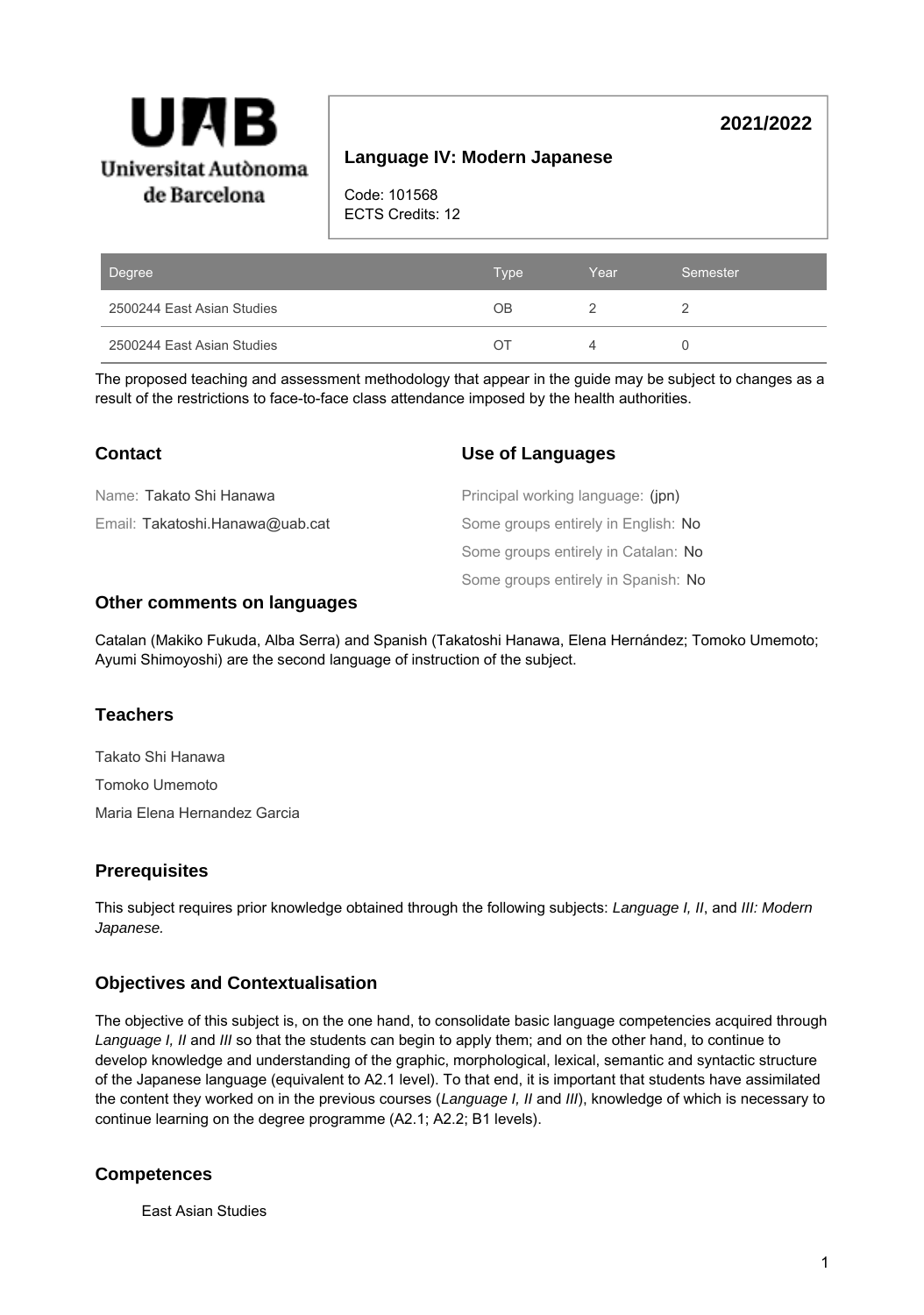- Apply knowledge of East Asian culture in order to be able to communicate.
- Developing self-learning strategies.
- Ensuring the quality of one's own work.
- Produce oral texts in one of the languages of East Asia.
- Respecting the diversity and plurality of ideas, people and situations.
- Solving problems of intercultural communication.
- Understand oral texts in one of the languages of East Asia.
- Understand texts written in one of the languages of East Asia.
- Write texts in one of the languages of East Asia.

## **Learning Outcomes**

- 1. Apply knowledge of lexis, morphosyntax, texts, rhetoric and linguistic variation.
- 2. Apply strategies to produce oral texts for different contexts and for specific communicative purposes.
- 3. Apply strategies to produce written texts for different contexts and for specific communicative purposes.
- 4. Apply strategies to understand oral texts from various different contexts.
- 5. Apply strategies to understand written texts from various different contexts.
- 6. Apply strategies towards acquiring knowledge of East Asian culture in order to be able to communicate.
- 7. Deal with interferences between the working languages.
- 8. Developing self-learning strategies.
- 9. Ensuring the quality of one's own work.
- 10. Identify the need to activate knowledge of East Asian culture in order to be able to communicate.
- 11. Integrate cultural knowledge to solve problems in communication.
- 12. Possess knowledge of East Asian culture in order to be able to communicate.
- 13. Produce oral texts for different contexts and for specific communicative purposes.
- 14. Produce oral texts that are appropriate to the context and linguistically correct.
- 15. Produce written texts for different contexts and for specific communicative purposes.
- 16. Produce written texts that are appropriate to the context and linguistically correct.
- 17. Respecting the diversity and plurality of ideas, people and situations.
- 18. Solving problems of intercultural communication.
- 19. Understand the communicative intent and the meaning of oral texts from various different contexts.
- 20. Understand the communicative intent and the meaning of written texts from various different contexts.

## **Content**

-Continue enhancing the knowledge and understanding of the morphological, lexical, semantic, and syntactic structure of the Japanese language.

-Differentiate between the levels of expression of humility, respect, and courtesy, and understand their basic conceptions (implicit interpersonal relationships, use of register, etc.).

-Enhance the basic and necessary linguistic and cultural knowledge in various everyday scenarios (asking for advice, complaining, asking for permission, conveying what a third person has said, etc.)

-Verbally express familiar events (daily life, university life, hobbies, etc.) or the contents of the textbook.

-Make short and simple descriptions of facts and activities.

-Understand the most common expressions and simple comments made in class and respond appropriately.

-Read short and simple didactic texts without using the dictionary frequently. Read specific texts such as instructions, simple messages, and informal and short emails. Devote time to reading complex texts with the help of a dictionary.

-Write long essays on familiar topics in formal and informal styles.

-Students will learn some 110 new kanji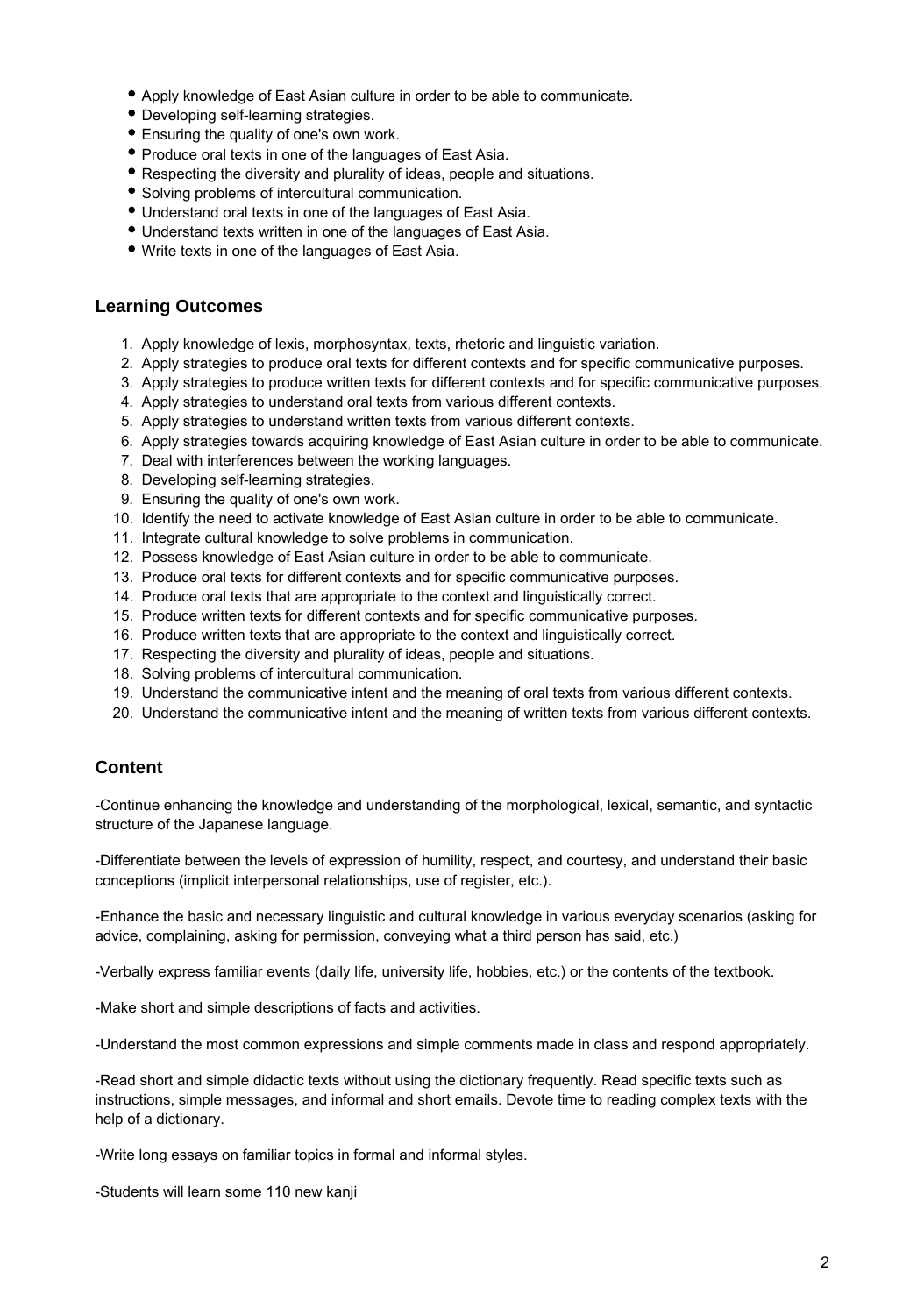# **Methodology**

Students will work on the grammatical content of Minna no nihongo II, from lesson 38 to 50.

To achieve the established objectives, this subject mainly involves practical classes.

Each unit, in principle, is organised into three steps, so that students can gradually develop their language skills:

- 1. Introduction
- 2. Practice
- 3. Development

Learning activities are organised into (1) directed activities; (2) supervised activities; (3) autonomous study; and (4) assessment activities (see "ASSESSMENT" section).

(1) Directed activities\*

The essential points of each unit's content will be explained and different types of exercises carried out.

\*Including all the quizzes

(2) Supervised activities

Supervised activities include the tasks that students carry out outside the classroom. All these tasks must be handed in to the lecturer before the specified deadline. No tasks will be accepted after the deadline.

#### (3) Autonomous activities

Autonomous activities include preparing new material (carefully reading instructions, looking up the meaning of new vocabulary, etc.), doing exercises, and reviewing previous content.

This subject also includes the study of kanji as an autonomous activity, although classroom time will very occasionally be spent looking at kanji that require additional explanation. Students will work on the content of Basic Kanji Book vol. 2.

Annotation: Within the schedule set by the centre or degree programme, 15 minutes of one class will be reserved for students to evaluate their lecturers and their courses or modules through questionnaires.

## **Activities**

| <b>Title</b>                       | <b>Hours</b> | <b>ECTS</b>   | <b>Learning Outcomes</b>                             |
|------------------------------------|--------------|---------------|------------------------------------------------------|
| Type: Directed                     |              |               |                                                      |
| Listening comprehension            | 10           | $0.4^{\circ}$ | 1, 4, 2, 6, 20, 10, 11, 18, 12                       |
| Oral communication exercises       | 15           | 0.6           | 1, 4, 3, 2, 6, 20, 19, 10, 11, 14, 13, 7, 18, 17, 12 |
| Oral expression                    | 5            | 0.2           | 1, 4, 2, 10, 11, 14, 13, 12                          |
| Oral/Written grammatical exercises | 15           | 0.6           | 1, 5, 20, 7                                          |
| Theory (new content explanation)   | 30           | 1.2           | $\mathbf{1}$                                         |
| Type: Supervised                   |              |               |                                                      |
| Listening comprehension exercises  | 10           | 0.4           | 1, 6, 20, 19, 10, 11, 17, 12                         |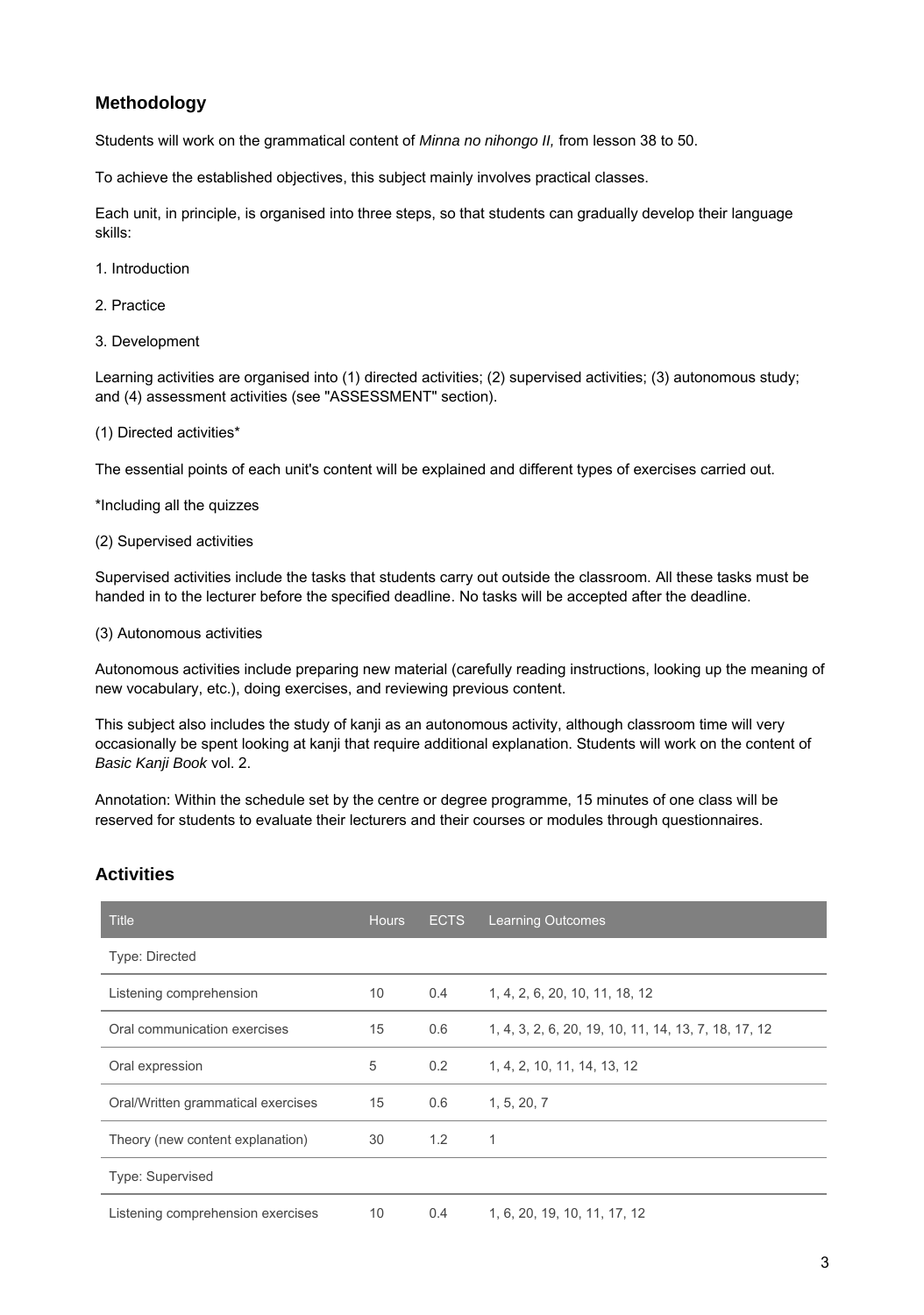| Reading comprehension exercises | 17  | 0.68 | 1, 5, 20, 19, 8                |
|---------------------------------|-----|------|--------------------------------|
| Written expression exercises    | 20  | 0.8  | 1, 3, 8, 10, 11, 16, 15, 7, 12 |
| Written grammatical exercises   | 15  | 0.6  | 1, 8                           |
| Type: Autonomous                |     |      |                                |
| Self-study                      | 150 | 6    | 8                              |

## **Assessment**

Assessment is continuous. Students must provide evidence of their progress by completing tasks and tests. Task deadline will be indicated in the course schedule on the first day of class.

#### Assessment activities

Fulfilment of the subject's objectives will be assessed as follows:

- Quizzes (grammar and vocabulary:40% kanji:20%): 60%

- Exercises (written exercises:10%, composition and written comprehension:10; oral exercises:20%): 40%

Quizzes on grammar and vocabulary and kanji will be conducted after every three and two lessons, respectively.

#### Related matters

All information on assessment, assessment activities and their weighting is merely a guide. The subject's lecturer will provide full information when teaching begins.

#### Review

When publishing final marks prior to recording them on students' transcripts, the lecturer will provide written notification of a date and time for reviewing assessment activities. Students must arrange reviews in agreement with the lecturer.

#### Missed/failed assessment activities

Students may retake assessment activities they have failed or compensate for any they have missed, provided that those they have actually performed account for a minimum of 66.6% (two thirds) of the subject's final mark and that they have a weighted average mark of at least 3.5. Under no circumstances may an assessment activity worth 100% of the final mark be retaken or compensated for.

The lecturer will inform students of the procedure involved, in writing, when publishing final marks prior to recording them on transcripts. The lecturer may set one assignment per failed or missed assessment activity or a single assignment to cover a number of such activities.

#### Classification as "not assessable"

In the event of the assessment activities a student has performed accounting for just 25% or less of the subject's final mark, their work will be classified as "not assessable" on their transcript.

#### Misconduct in assessment activities

Students who engage in misconduct (plagiarism, copying, personation, etc.) in an assessment activity will receive a mark of "0" for the activity in question. In the case of misconduct in more than one assessment activity, the students involved will be given a final mark of "0" for the subject.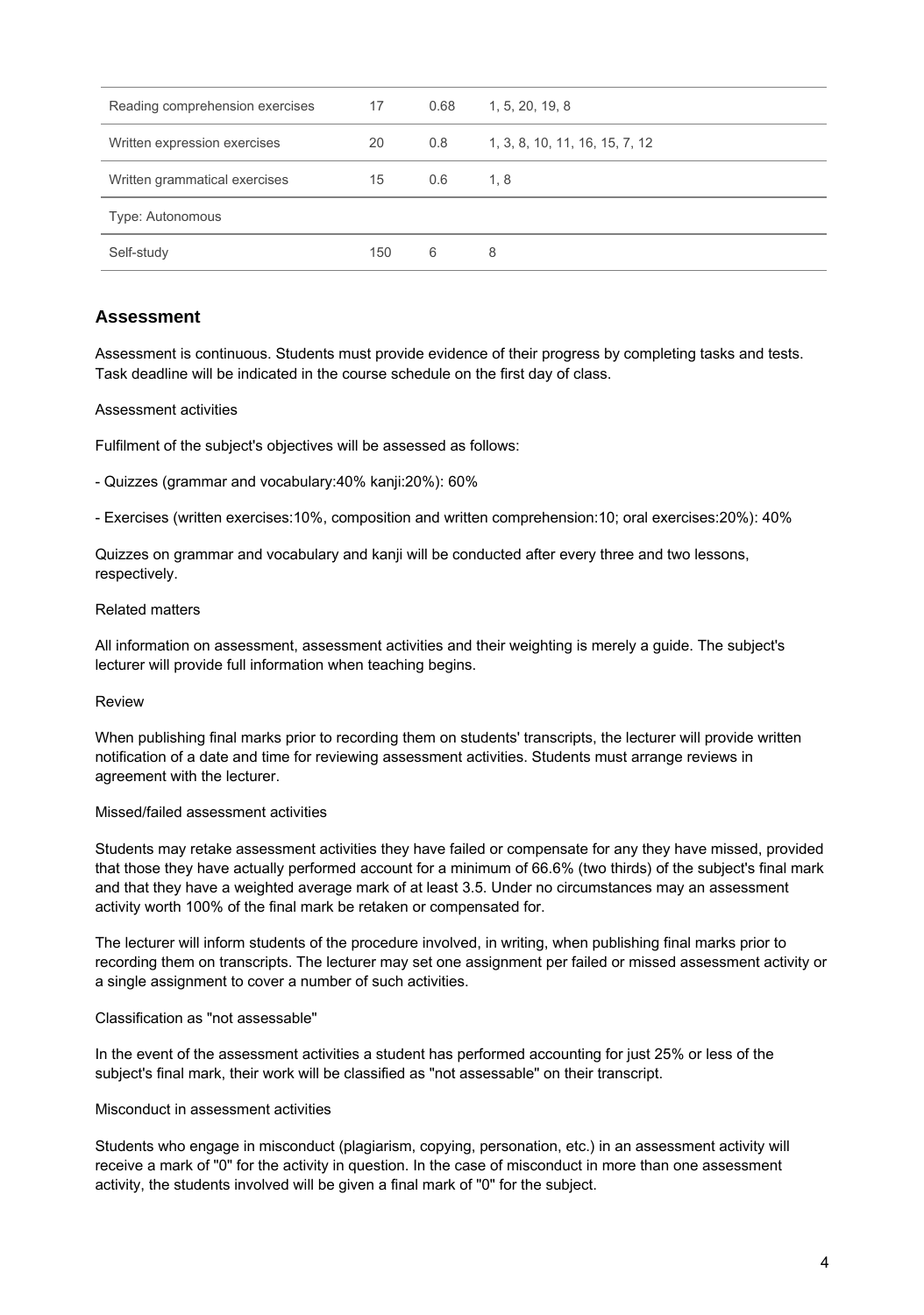Students may not retake assessment activities in which they are found to have engaged in misconduct. Plagiarism is considered to mean presenting all or part of an author's work, whether published in print or in digital format, as one's own, i.e. without citing it. Copying is considered to mean reproducing all or a substantial part of another student's work. In cases of copying in which it is impossible to determine which of two students has copied the work of the other, both will be penalised.

#### More information:

http://www.uab.cat/web/study-abroad/undergraduate/academic-information/evaluation/what-is-it-about-13456700

## **Assessment Activities**

| Title                          | Weighting       | <b>Hours</b> | <b>ECTS</b> | <b>Learning Outcomes</b>                       |
|--------------------------------|-----------------|--------------|-------------|------------------------------------------------|
| Grammar and vocabulary quizzes | 40% (Various) 8 |              | 0.32        | 1, 5, 3, 8, 16, 15                             |
| Kanji guizzes                  | 20% (Various)   | - 3          | 0.12        | - 8                                            |
| Oral exercises                 | 20%             | 1            | 0.04        | 1, 4, 2, 19, 8, 14, 13, 7, 18, 17, 9           |
| Written exercises              | 20%             |              | 0.04        | 1, 5, 3, 6, 20, 19, 10, 11, 16, 15, 18, 17, 12 |

# **Bibliography**

#### 1.Textbooks

Minna no nihongo shoky II, 3A Network, Tokyo 2012.

Basic Kanji Book vol.2. Bonjinsha, Tokyo 2015.

- 2.Dictionaries
- (1) Spanish-Japanese
	- エンデルレ書店『西和辞典』(Seiwa jiten, Editorial Enderle Book Co.,Ltd.)
- (2) Japanese-Spanish
	- 白水社『和西辞典』(Diccionario japonés-español, Hakusuisha)
	- 三省堂『クラウン和西辞典』 (Crown Diccionario japonés-español, Sansêdô)
- (3) English-Japanese
	- KENKYUSHA: 『ふりがな英和辞典』*Kenkyusha's Furigana English-Japanese Dictionary*
- (4) Japanese -English
	- THE JAPAN FOUNDATION: Basic Japanese-English Dictionary
- (5) Kanji
	- KODANSHA INTERNATIONAL: The Kodansha's Kanji Learner's Dictionary.

3.Reference books

- HIROSE, M. Effective Japanese Usage Guide. A Concise Explanation of Frequently Confused Words and Phrases. Kodansha.
- MAKINO, S.; TSUTSUI, M. A Dictionary of intermediate Japanese Grammar. 『日本語文法辞典・中級編』TheJapan Times.